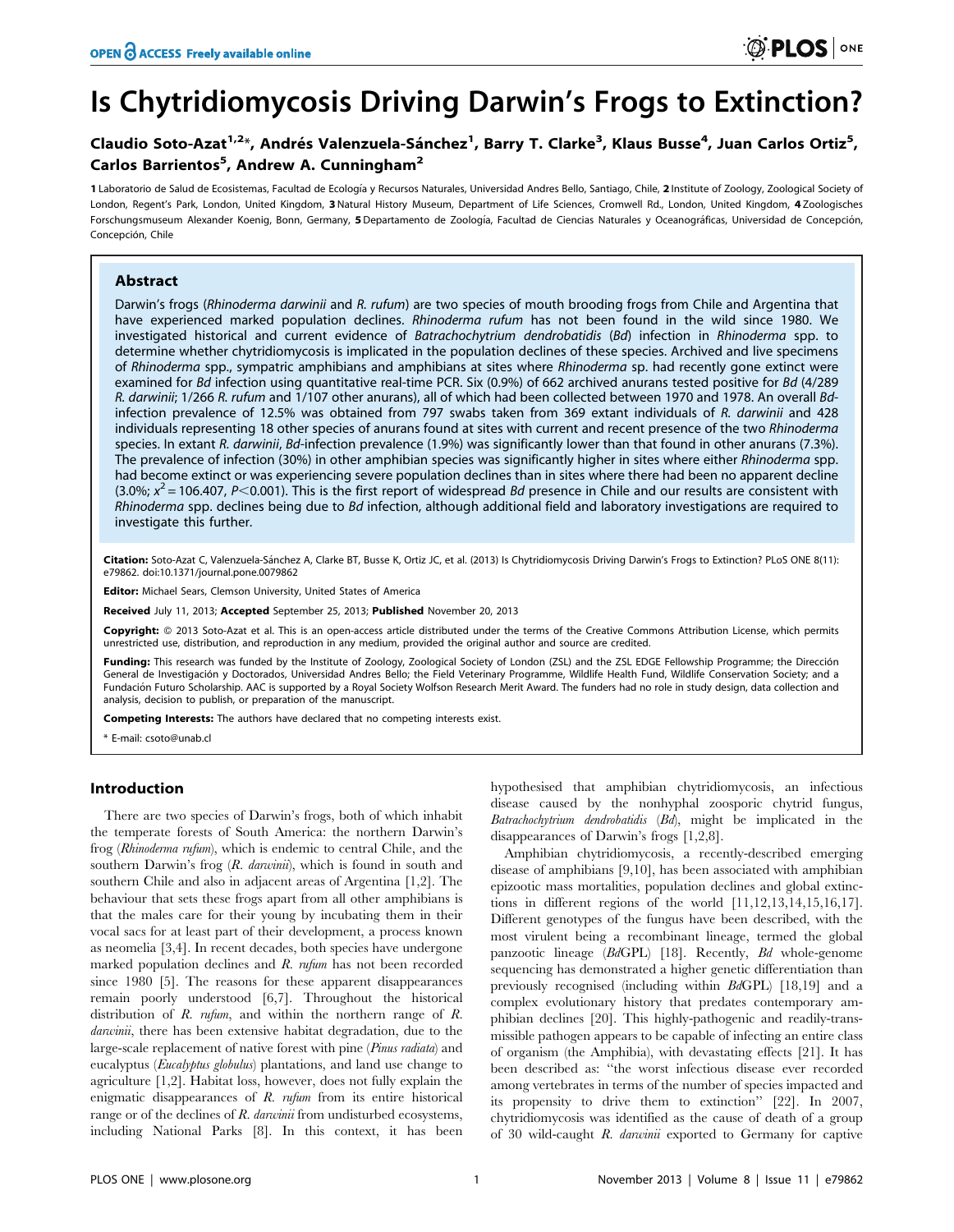breeding [23]. Infection with Bd has been reported in populations of the invasive African clawed frog, Xenopus laevis [24] in central Chile. Additionally, Bourke et al. [25,26] recently described Bd infection in  $R$ . *darwinii* and two other native frog species in the south of the country. The impacts of this emerging disease on amphibian populations in Chile, including Darwin's frogs, however, have not been studied.

Here, we investigate whether amphibian chytridiomycosis is implicated in the population declines of Darwin's frogs. We looked for evidence of historical Bd infection in Rhinoderma spp. and amphibians at current and former Rhinoderma sp. sites prior to and post the onset of declines. Also, we determined how widespread Bd infection is both in contemporary populations of R. darwinii across its current range and in other anuran species at sites of Rhinoderma spp. population decline or recent extinction.

## Materials and Methods

#### Ethics statement

This study was carried out in strict accordance with the recommendations in the guidelines for use of live amphibians and reptiles in field research compiled by the American Society of Ichthyologists and Herpetologists (ASIH). Research was approved by the ZSL Ethics Committee and was conducted following Chilean and Argentinian wildlife regulations and according to permits 1241/08, 7377/09, 7993/10 and 300/12 of the Livestock and Agriculture Service (SAG) and 20/09, XI-01/09, 28/11 and X-03/11 of the National Forestry Corporation (CONAF) both in Chile, and permit 1119/11 of the National Parks Administration (APN) in Argentina. Archived amphibians were examined in their museum of origin, by the authors with specific permission given by all 5 zoological institutions.

#### Study area

Archived amphibian specimens from museum collections in Europe and Chile were examined for evidence of Bd infection. Also, extensive surveys for Bd infection throughout the historical ranges of R. rufum and R. darwinii were conducted from October 2008 to March 2012. These ranges extended from Zapallar  $(32^{\circ}$ 33' 03"S, 71° 26' 37"W) to Aysén (45° 24' 24"S, 72° 41' 52"W) in Chile, and included adjacent areas in the Andes in the Neuquén and Río Negro Provinces in Argentina (Figure 1).

#### Archived anurans

A retrospective study was carried out by examining 555 postmetamorphic Rhinoderma spp. and 107 sympatric anuran specimens, from the collections of the Zoologisches Museum Hamburg (ZMH,  $n = 321$ ); Natural History Museum, London (BMNH,  $n = 142$ ); Museo de Zoología, Universidad de Concepción, Chile (MZUC, n = 121); Zoologisches Forschungsmuseum Alexander Koenig, Bonn (ZFMK, n = 46); and Centro de Investigaciones Zoológicas, Universidad de Chile (CIZ,  $n = 32$ ). Specimens were preserved in 70% ethanol (or 70% industrial methylated spirits for BMNH amphibians) and had been collected in central and south Chile between 1835 and 1989 (Table 1) for purposes other than disease investigation.

## Living anurans

Cross-sectional studies were carried out at sites where R. darwinii was extant and at sites where Rhinoderma spp. had recently (since 1966) become extinct. Sites were delimited and a search effort of one hour by two researchers was conducted during daylight hours using a standardised methodology, as previously described [8].

## Sampling

Archived anurans. The skin of the ventral pelvis and ventral hind limbs of each amphibian museum specimen was sampled by brushing with a tapered inter-dental brush (3.2 to 6.0 mm; Oral B Laboratories), following Soto-Azat et al. [27]. Where multiple specimens were held in a single jar, they were rinsed with running tap water prior to sampling to remove possible surface contamination with Bd. Each specimen was handled using a new pair of disposable nitrile or latex gloves.

Live anurans. Only post-metamorphic and adult anurans were sampled. Frogs were captured by hand, safely contained in individual sealed plastic bags and put back immediately after the capture session in the exact place of capture. Each individual was handled with the use of clean disposable nitrile gloves. A sterile dry, rayon-tipped swab (MW100, Medical & Wire Equipment Co.) was firmly run five times each over the ventral abdomen and pelvis, each ventral hind limb (femur and tibia) and the plantar surface of each hind foot, to complete a total of 35 strokes. Dorsal and ventral pattern photographs were taken of each Darwin's frog sampled for identification purposes. In order to minimize any Bd contamination of samples or the spread of pathogens within or between study sites by researchers, equipment or materials, a strict field sampling and disinfection protocol was followed according to that recommended by the Amphibian and Reptile Groups, UK: ARG Advice Note 4 (http://www.arguk.org/advice-andguidance/view-category). All samples were stored at  $-80$  °C until processed.

#### Diagnostic analysis

Post sampling, whole interdental brushes and swab tips were deposited separately in 1.5 ml Eppendorf tubes containing 50 and 60 ml, respectively, of PrepMan Ultra (Applied Biosystems) and between 30 to 40 mg of Zirconium/silica beads of 0.5 mm diameter (Biospec Products). For each sample, DNA was extracted following the protocol of Boyle et al. [28]. Extracted DNA was diluted (1:10) in double-distilled water and analysed using a quantitative real-time polymerase chain reaction Taqman assay (qPCR) with primers specific for the ITS-1/5.8S ribosomal DNA region of Bd. In addition, bovine serum albumin (BSA) was included in the Taqman mastermix to minimise inhibition of the PCR [29]. For each sample, diagnostic assays were performed in duplicate, and standards of known zoospore concentration were included within each PCR plate, as were negative controls. A result was considered positive when: (1) amplification (i.e. a clearly sigmoid curve) occurred in both replicated PCR assays, (2) values higher than 0.1 genomic equivalents (GE) were obtained from both replicated reactions, and (3) average GE from both replicates were higher than its standard deviation. Extracted DNA from any positive sample was re-tested in duplicate and only determined to be positive for the purposes of this study if Bd DNA was clearly amplified in duplicate wells for a second time.

#### Data analysis

Areas with historical and current presence of *Rhinoderma* spp. > 2 km from each other were determined to be separate sites or populations [30]. Statistical analyses were performed using SPSS  $(v. 20.0)$  to detect any significant difference between: 1) Bd prevalence and time in archived R. darwinii (using Fisher's exact test for small sample sizes), 2)  $Bd$  prevalence in extant R. darwinii and sympatric amphibians (using the chi-squared test), 3) Bd intensity in extant  $R$ . *darwinii* and all other amphibian species tested (using the Mann-Whitney U-test), and 4) Bd prevalence at sites with and without evidence of recent Rhinoderma spp. population decline in extant  $R$ . darwinii (using the chi-squared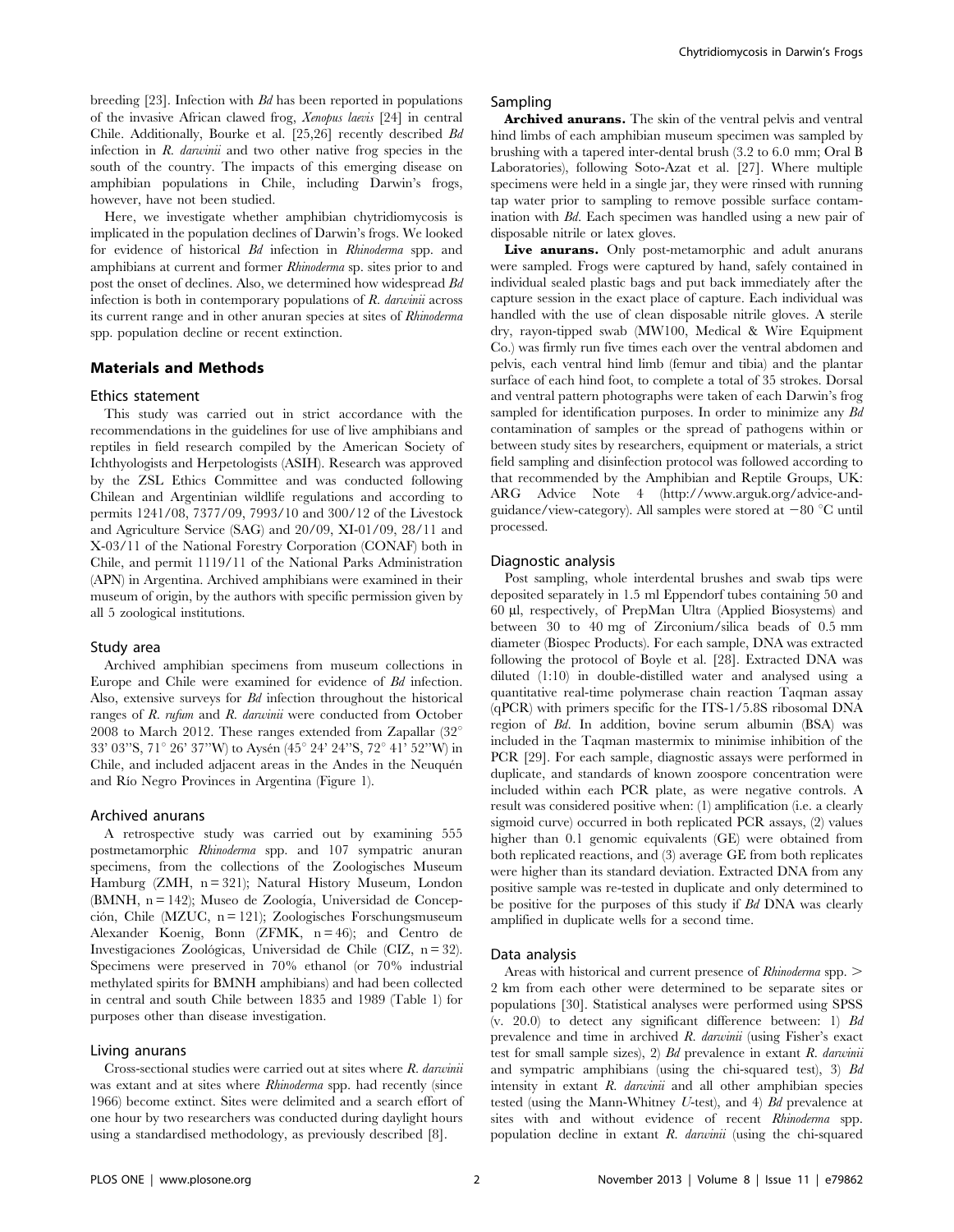

Figure 1. Batrachochytrium dendrobatidis infection prevalence at sites with extant or recently extinct Rhinoderma spp. Map of centralsouth Chile and Argentina showing sites from which Rhinoderma spp. and sympatric anurans were sampled for Batrachochytrium dendrobatidis (Bd) detection between 2008 and 2012. Sample size is represented by the size of the circles, with Bd prevalence shown in the red segments. Inset: Graph<br>showing the relationship between latitude and prevalence of Bd infection b population decline of Rhinoderma spp. Triangles: sites with extant populations and no evidence of population decline of R. darwinii. doi:10.1371/journal.pone.0079862.g001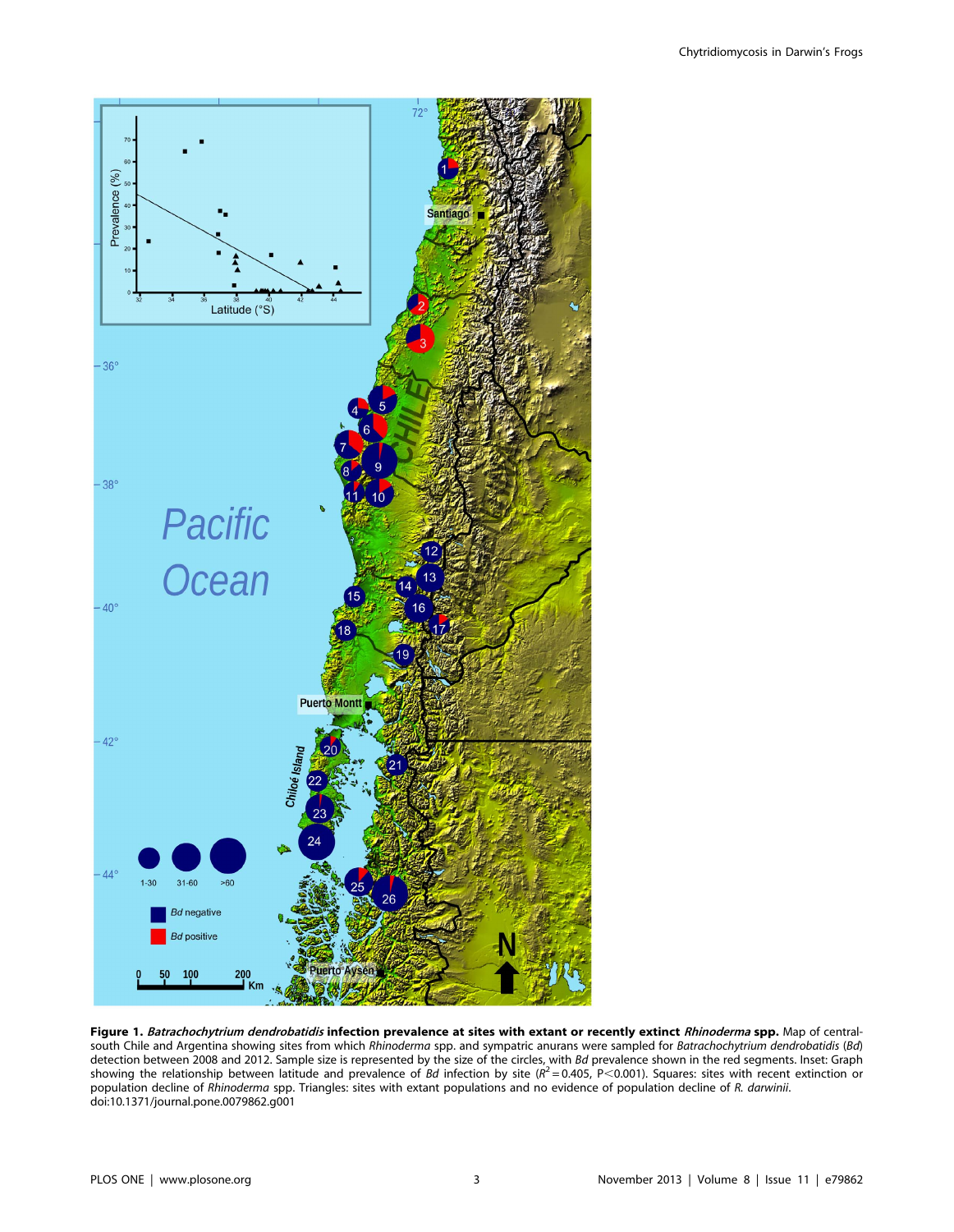Table 1. Archived Darwin's frogs (Rhinoderma spp.) and sympatric amphibians from European and Chilean museums examined for Batrachochytrium dendrobatidis (Bd) infection.

| <b>Species</b>         | <b>Period of collection</b> | No. examined | No. positives  | <b>Bd</b> prevalence |
|------------------------|-----------------------------|--------------|----------------|----------------------|
| Batrachyla leptopus    | $1869 - 1932$               | 6            | $\mathbf 0$    | $\mathbf 0$          |
| Batrachyla taeniata    | $1845 - 1972$               | 38           | $\Omega$       | $\Omega$             |
| Calyptocephalella gayi | $1871 - 1978$               | 21           | $\Omega$       | $\mathbf 0$          |
| Nannophryne variegata  | $1845 - 1962$               | 17           | $\Omega$       |                      |
| Pleurodema bufonina    | 1971                        |              | $\Omega$       | $\mathbf 0$          |
| Pleurodema thaul       | $1970 - 1972$               | 9            |                | 11.1                 |
| Rhinella spinulosa     | $1844 - 1860$               | 13           | $\Omega$       | $\mathbf 0$          |
| Rhinella arunco        | 1972                        |              | $\Omega$       | $\Omega$             |
| Rhinoderma darwinii    | $1835 - 1989$               | 289          | $\overline{4}$ | 1.4                  |
| Rhinoderma rufum       | $1904 - 1980$               | 266          |                | 0.4                  |

doi:10.1371/journal.pone.0079862.t001

test). Data on Rhinoderma spp. abundance is scarce. To consider a population having evidence of recent decline, we used data from a previous study [8], which investigated population sizes and the extent of declines in Darwin's frogs. Briefly, populations categorised as having declined comprised those known to have disappeared since 1966, or (in one case) known to have undergone a recent marked population decline. A relationship between Bd prevalence at sites with historical and current Rhinoderma spp. populations and latitude was also tested using a simple linear regression model.

## Results

## Batrachochytrium dendrobatidis in archived amphibians

Six (0.9%) of 662 archived anurans were positive for Bd (4/289 R. darwinii;  $1/266$  R. rufum; and  $1/107$  sympatric anurans, a foureyed toad, Pleurodema thaul). Each Bd-positive sample was positive in duplicate when re-tested. Bd-infected specimens were not equally distributed across time of collection, with all Bd-positive animals having been collected in or since  $1970$  ( $1835-1969=0/$ 347, 1970 – 1989 = 6/315; Fisher's exact test,  $P = 0.011$ ). Details of species sampled, periods of collection and Bd positive individuals are presented in Tables 1 and 2.

#### Batrachochytrium dendrobatidis in extant amphibians

Twenty-six sites with current or past presence of Rhinoderma spp. were surveyed. No R. rufum was found. A total of 797 skin swabs were obtained from R. darwing  $(n = 369)$  and other amphibians  $(428)$ , including areas with current presence of R. darwinii (16 sites, 144 sympatric amphibians) and 284 amphibians from sites where Rhinoderma spp. had gone extinct since 1966 (10 sites). Details of Bd positive individuals by site were: (1) Zapallar, 4/17 (No. amphibian positive/No. tested); (2) Lago Vichuquén, 11/17; (3) Rı´o Longavı´, 25/36; (4) Chiguayante, 4/15; (5) San Pedro, 8/44; (6) Hualqui, 12/32; (7) Ramadillas, 14/39; (8) Butamalal, 2/15; (9) PN Nahuelbuta, 2/63; (10) El Natre, 5/31; (11) Contulmo, 2/20; (12) PN Huerquehue, 0/11; (13) PN Villarrica, 0/38; (14) Con˜aripe, 0/14; (15) Oncol, 0/8; (16) Huilo Huilo, 0/37; (17) PN Lanín, 1/6; (18) PN Alerce Costero, 0/7; (19) PN Puyehue, 0/ 22; (20) Senda Darwin, 2/15; (21) Huinay, 0/15; (22) Los Alerzales, 0/13; (23) Tantauco Norte, 1/40; (24) Tantauco Sur, 0/ 130; (25) Melimoyu, 4/35; and (26) PN Queulat, 3/77 (Figure 1). We found  $Bd$  to be widespread in central-south Chile, from the region of Valparaiso to the region of Aysén, and also to be present in Argentina, covering an area of 1,305 km in length, with an estimated overall infection prevalence of 12.5%, varying by site from 0 to 69.4%. The prevalence of Bd infection varied amongst species, from 0 to 100% of individuals tested, although sample sizes for many species were small and distributed across multiple sites (Table 3).

Of the 369 R. darwinii tested, seven frogs from four different populations were positive for Bd (Table 4). Overall, the Bd prevalence in  $R$ . *darwinii* (1.9%) was significantly lower to that in sympatric amphibians tested  $(n=109, 7.3\%; x^2=8.200,$ 

|  |  | Table 2. Historical presence of Batrachochytrium dendrobatidis (Bd) infection in Rhinoderma spp. and sympatric amphibians. |
|--|--|----------------------------------------------------------------------------------------------------------------------------|
|  |  |                                                                                                                            |

| l Year of Collection | Specimen reference no. <sup>a</sup> | <b>Species</b> | Origin              | GE  | <b>SD</b> |
|----------------------|-------------------------------------|----------------|---------------------|-----|-----------|
| 1970                 | BMNH 19.722.013                     | P. thaul       | Concepción          | 0.2 | 0.0       |
| 1971                 | <b>MZUC A36870</b>                  | R. darwinii    | PN V. Perez Rosales | 0.1 | 0.1       |
| 1975                 | ZMH A04604                          | R. rufum       | Chiguayante         | 0.4 | 0.1       |
| 1978                 | <b>ZFMK 32088</b>                   | R. darwinii    | Valdivia            | 0.5 | 0.1       |
| 1978                 | <b>ZFMK 32089</b>                   | R. darwinii    | Valdivia            | 0.6 | 0.0       |
| 1978                 | <b>ZFMK 32091</b>                   | R. darwinii    | Valdivia            | 0.5 | 0.0       |

Details of Bd positive archived amphibians with number of genomic equivalents (GE) detected using a Bd-specific quantitative real-time PCR Taqman assay. <sup>a</sup>BMNH = Natural History Museum, London; MZUC = Museo de Zoología, Universidad de Concepción, Chile; ZMH = Zoologisches Museum Hamburg; ZFMK = Zoologisches Forschungsmuseum Alexander Koenig, Bonn.

doi:10.1371/journal.pone.0079862.t002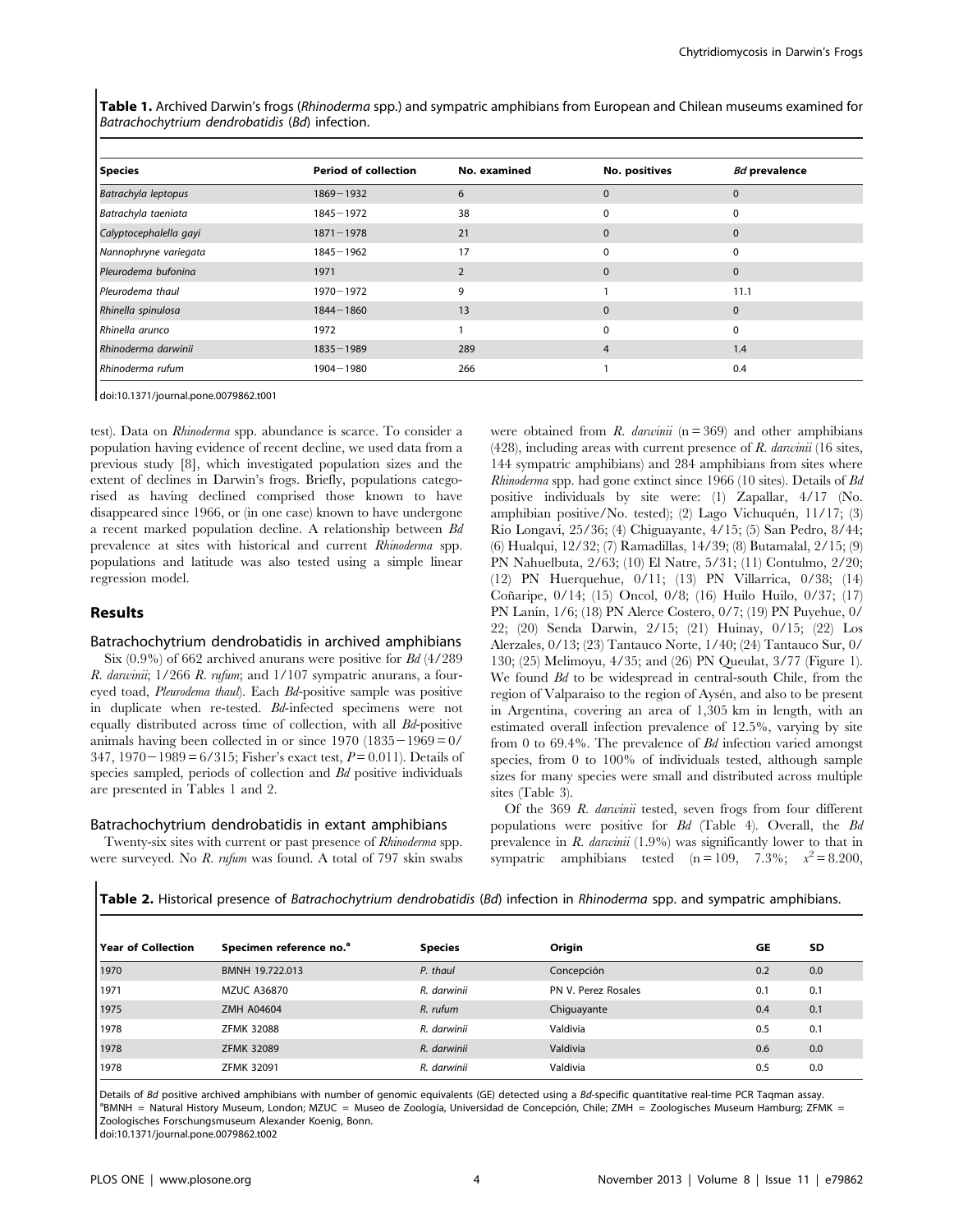Table 3. Batrachochytrium dendrobatidis (Bd) infection in 19 amphibian species at 26 sites with historical and current presence of Darwin's frogs (Rhinoderma spp.), sampled during the period 2008-2012 in central and south Chile and south-western Argentina.

| <b>Species</b>           | No. Sampled    | <b>No. Positives</b> | Infection prevalence (%) | <b>Mean GE</b>           | <b>GE Range</b>          |
|--------------------------|----------------|----------------------|--------------------------|--------------------------|--------------------------|
| Alsodes australis        | 2              | $\mathbf{0}$         | $\mathbf{0}$             | $\overline{\phantom{a}}$ | ٠                        |
| Alsodes barrioi          | 12             | 0                    | 0                        | $\overline{\phantom{a}}$ | $\overline{\phantom{a}}$ |
| Alsodes nodosus          | 12             | 4                    | 33.3                     | 17.7                     | $1.7 - 53.1$             |
| Alsodes verrucosus       | $\overline{2}$ | 0                    | 0                        | $\overline{\phantom{a}}$ | $\overline{\phantom{a}}$ |
| Batrachyla antartandica  | 34             | 6                    | 17.6                     | 177.6                    | $1.4 - 656.3$            |
| Batrachyla leptopus      | 16             | 0                    | 0                        | $\overline{\phantom{a}}$ | $\overline{\phantom{a}}$ |
| Batrachyla taeniata      | 68             | 3                    | 4.4                      | 180.5                    | $26.5 - 408.9$           |
| Calyptocephalella gayi   | 18             | 18                   | 100                      | 997.0                    | $79.3 - 3,355.0$         |
| Eupsophus altor          | $\mathbf{1}$   | $\mathbf 0$          | $\mathbf{0}$             | $\overline{\phantom{a}}$ | $\overline{\phantom{a}}$ |
| Eupsophus calcaratus     | 32             | $\mathbf{1}$         | 3.1                      | 5.4                      | $\overline{\phantom{a}}$ |
| Eupsophus contulmoensis  | 15             | 4                    | 26.7                     | 5.0                      | $0.1 - 14.0$             |
| Eupophus emiliopugini    | 4              | 0                    | $\mathbf 0$              |                          | $\sim$                   |
| Eupsophus nahuelbutensis | 59             | 3                    | 5.1                      | 15.1                     | $0.4 - 40.1$             |
| Eupsophus roseus         | 10             | $\overline{2}$       | 20.0                     | 6.4                      | $2,6 - 11,7$             |
| Eupsophus vertebralis    | $\mathbf{1}$   | $\mathbf 0$          | $\mathbf{0}$             | $\overline{\phantom{a}}$ | $\overline{\phantom{a}}$ |
| Hylorina sylvatica       | 3              | $\mathbf{1}$         | 33.3                     | 593.3                    | $\overline{\phantom{a}}$ |
| Pleurodema thaul         | 137            | 51                   | 37.2                     | 149.5                    | $0.2 - 4,481.0$          |
| Rhinoderma darwinii      | 369            | $\overline{7}$       | 1.9                      | 1,221.4                  | $6.7 - 7,059.1$          |
| Telmatobufo bullocki     | $\overline{2}$ | $\mathbf{0}$         | $\mathbf{0}$             | $\overline{\phantom{a}}$ | $\overline{\phantom{a}}$ |

Genomic equivalents (GE) detected using a Bd-specific quantitative real-time PCR Taqman assay are expressed in means and ranges. doi:10.1371/journal.pone.0079862.t003

 $P = 0.004$ ). Contemporary R. darwinii populations sampled in south and southern Chile and their Bd prevalences are shown in Table 5. Although R. darwinii had the highest infection intensities (median: 127.1; range:  $6.7-7,059.1$  GE) when compared with all other infected species  $(13.9; 0.1-4,481.0 \text{ GE})$  they were not significantly different (Mann-Whitney U-test;  $U = 188.0$ ,  $P = 0.063$ ). Of particular interest were two  $R$ , darwinii from which GE counts over  $1,000$ were detected. Both frogs belonged to the northernmost known populations. Of these, one individual (NATRE74/12; 1,020 GE) was found dead at the capture site and subsequent histopathological examination revealed chytridiomycosis as the cause of death (Figure 2). The prevalence of Bd infection was significantly higher at sites with either Rhinoderma spp. extinction or severe population decline (30.0%) than at sites with no apparent Rhinoderma spp. declines (3.0%;  $x^2 = 106.407$ , P<0.001). Additionally, when Ba prevalence by site and geographical location were analysed, a linear regression revealed an inverse relationship between Bd prevalence and latitude ( $R^2 = 0.405$ ,  $P < 0.001$ ; Figure 1).

## Discussion

Museum amphibian specimens have been increasingly recognised as a valuable source of information for retrospective epidemiological studies [31,32,33,34,35]. Using such specimens, we demonstrated historical evidence of Bd infection in three species of native frogs from south Chile  $(R.$  darwinii,  $R.$  rufum and  $P.$ thaul). Although we examined similar numbers of frogs that had been collected prior to 1970 and post-1970, all six Bd-positive archived amphibians were collected from 1970 to 1978 inclusive: a time coincident with the onset of the global amphibian population decline phenomenon, including the disappearance of R. rufum, and the occurrence of the first amphibian global extinctions subseTable 4. Details of Batrachochytrium dendrobatidis positive Southern Darwin's frogs (Rhinoderma darwinii) sampled during the period  $2008-2012$  in south Chile with number of genomic equivalents (GE) detected using a Bd-specific quantitative real-time PCR Taqman assay.

| Reference         | Site         | Animal        | GE      | SD <sup>a</sup> |
|-------------------|--------------|---------------|---------|-----------------|
| <b>NATRE74/12</b> | El Natre     | subadult      | 1,019.5 | 90.3            |
| NATRE151/12       | Fl Natre     | brooding male | 249.0   | 40.4            |
| CON123/10         | Contulmo     | adult female  | 7,059.1 | 777.4           |
| CON224/11         | Contulmo     | Juvenile      | 21.0    | 0.5             |
| SD08/11           | Senda Darwin | adult male    | 127.1   | 9.5             |
| SD03/11           | Senda Darwin | adult male    | 67.9    | 3.7             |
| YAL45/12          | Yaldad       | adult female  | 6.7     | 0.3             |

<sup>a</sup>Standard deviation.

doi:10.1371/journal.pone.0079862.t004

quently associated with Bd [16,35,36]. The only R. rufum Bdpositive animal was an individual kept in a jar with 179 other R. rufum specimens, all of which had been collected from Chiguayante (Biobío Region, near Concepción) during a two-day collection session in December 1975.

As the fixation history of the examined archived amphibians is not known, the overall infection prevalence (0.9%) and intensity of infection (GE values  $0.1-0.6$ ) obtained are likely an underestimation of the true situation. For example, although all of the archived specimens examined were preserved in alcohol, it is highly possible that many had been initially fixed in formalin, a chemical known to degrade DNA, reducing the likelihood of Bd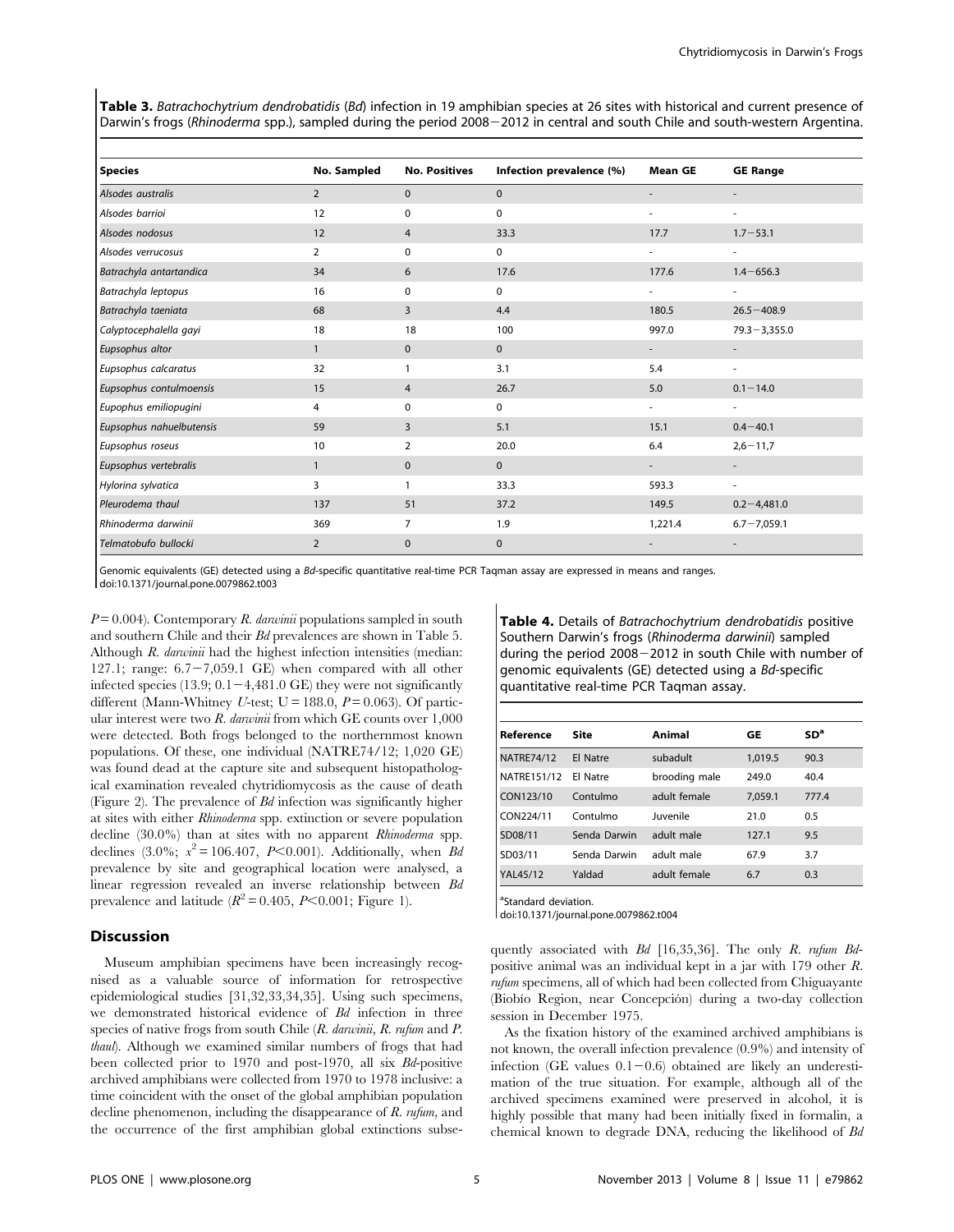Table 5. Batrachochytrium dendrobatidis infection in 14 extant populations of the southern Darwin's frog (Rhinoderma darwinii) sampled during the period  $2009 - 2012$  in south Chile.

| Site                     | Coordinates (lat, long) | altitude (m) | No. sampled    | No. positives  | Infection prevalence (%) |
|--------------------------|-------------------------|--------------|----------------|----------------|--------------------------|
| Butamalal                | 37° 49' S, 73° 09' W    | 560          | 6              | $\mathbf{0}$   | $\mathbf{0}$             |
| El Natre                 | 37° 53' S, 73° 16' W    | 433          | 15             | 2              | 13,3                     |
| Contulmo                 | 38° 01' S, 73° 11' W    | 370          | 13             | $\overline{2}$ | 15,4                     |
| PN Huerquehue            | 39° 08' S, 71° 42' W    | 1,239        |                | $\mathbf 0$    | 0                        |
| <b>PN Villarrica</b>     | 39° 29' S, 71° 51' W    | 1,114        | 32             | $\mathbf{0}$   | $\mathbf{0}$             |
| Coñaripe                 | 39° 33' S, 71° 59' W    | 371          | 14             | $\mathbf 0$    | $\mathbf 0$              |
| Oncol                    | 39° 42' S, 73° 18' W    | 523          | 5              | $\mathbf{0}$   | $\mathbf{0}$             |
| Huilo Huilo              | 39° 52' S, 71° 54' W    | 619          | 36             | 0              | 0                        |
| <b>PN Alerce Costero</b> | 40° 12' S, 73° 26' W    | 912          | $\overline{7}$ | $\mathbf{0}$   | $\mathbf{0}$             |
| PN Puyehue               | 40° 39' S, 72° 11' W    | 352          | 22             | $\mathbf 0$    | $\mathbf 0$              |
| Senda Darwin             | 41° 53' S, 73° 41' W    | 9            | 14             | $\overline{2}$ | 14,3                     |
| Los Alerzales            | 42° 35' S, 74° 05' W    | 169          | 13             | 0              | 0                        |
| <b>Tantauco Norte</b>    | 43° 02' S, 73° 48' W    | 146          | 27             |                | 3,7                      |
| Tantauco Sur             | 43° 22' S, 74° 07' W    | 5            | 97             | 0              | 0                        |
| <b>PN Queulat</b>        | 44° 14' S, 72° 30' W    | 143          | 67             | $\mathbf{0}$   | $\mathbf{0}$             |

doi:10.1371/journal.pone.0079862.t005

detection [27]. Also, the fixative, IMS, can inhibit PCR. A previous study, however, was successful in detecting Bd DNA from the skin of amphibian specimens fixed in IMS [35] and in the current study we incorporated BSA to the PCR protocol to minimize the effect of any PCR inhibiters present [29].

Our field surveys failed to detect  $R$ . rufum, but infection with  $Bd$ was found in extant R. darwinii, but at a lower prevalence  $(1.9\%)$ than in the other sympatric amphibian species tested (prevalence 7.3%), possibly as a consequence of different habitat use by the studied species (e.g. dependence of water for breeding). If highly susceptible to chytridiomycosis, however, it is possible that R. darwinii die soon after infection. This also would result in a low infection prevalence and might explain the disappearance of



Figure 2. Skin histological section of a wild southern Darwin's frog (Rhinoderma darwinii) with cutaneous chytridiomycosis. Note multiple empty zoosporangia (arrows) within the superficial keratinised layer of the epidermis. Several zoosporangia with an internal septum can be seen (arrowheads), morphologically typical of Batrachochytrium dendrobatidis. Stained with Periodic Acid-Shiff (PAS). Bar  $=$ 20 um.

doi:10.1371/journal.pone.0079862.g002

Rhinoderma spp. from many of the sites where Bd was found, especially if other amphibians act as reservoirs of infection, as might be predicted from their higher Bd prevalences [17,37].

Amphibian chytridiomycosis is thought to have caused 100% mortality of 30 wild-caught R. darwinii exported to Germany in 2007 [23,25]. According to these authors [25], travel stress and lack of isolation between individuals during transportation might have contributed to this high mortality rate. In the current study, two of seven  $Bd$ -positive wild R. *darwinii* had infection loads  $\geq$ 1,000 GE; including an individual found dead with chytridiomycosis. Disease and mortality caused by chytridiomycosis have been associated with infections higher than 1,000 GE in experimentallyinfected green tree frogs (Litoria caerulea) [38,39]. Experimental Bd infection trials in R. darwinii, similar to those performed with the Critically Endangered New Zealand Archey's frog (Leiopelma archeyi) [40,41] and with the Panamanian golden frog (Atelopus zeteki) [42], should be considered to further investigate the susceptibility of R. darwinii to chytridiomycosis. As the outcomes of Bd infection often are highly context-specific, experimental infection studies using  $R$ . *darwinii* under different hydric environments could help to infer the likely effects of Bd infection on R. darwinii under different climate and land-use change scenarios [43,44,45]. In a declining species like R. darwinii, however, promoting the survival of the species has to take priority: the use of animals in experiments should be internationally justifiable and only surplus captive-bred animals not suitable for conservation programmes should be used.

Batrachochytrium dendrobatidis is a waterborne pathogen and stream-living has been identified as a risk factor for Bd-associated declines [46]. Rhinoderma darwinii has evolved to develop an extreme case of parental care in which the species does not depend on water bodies for tadpole development [47]. In contrast, while R. rufum tadpoles spend their first two weeks of development in the vocal sacs of their male parents, they are then released into water as larvae where they live for the next approximately 120 days until metamorphosis takes place [48]. This association of R. rufum with streams in central Chile could render this species even more susceptible to population declines and extinction due to chytri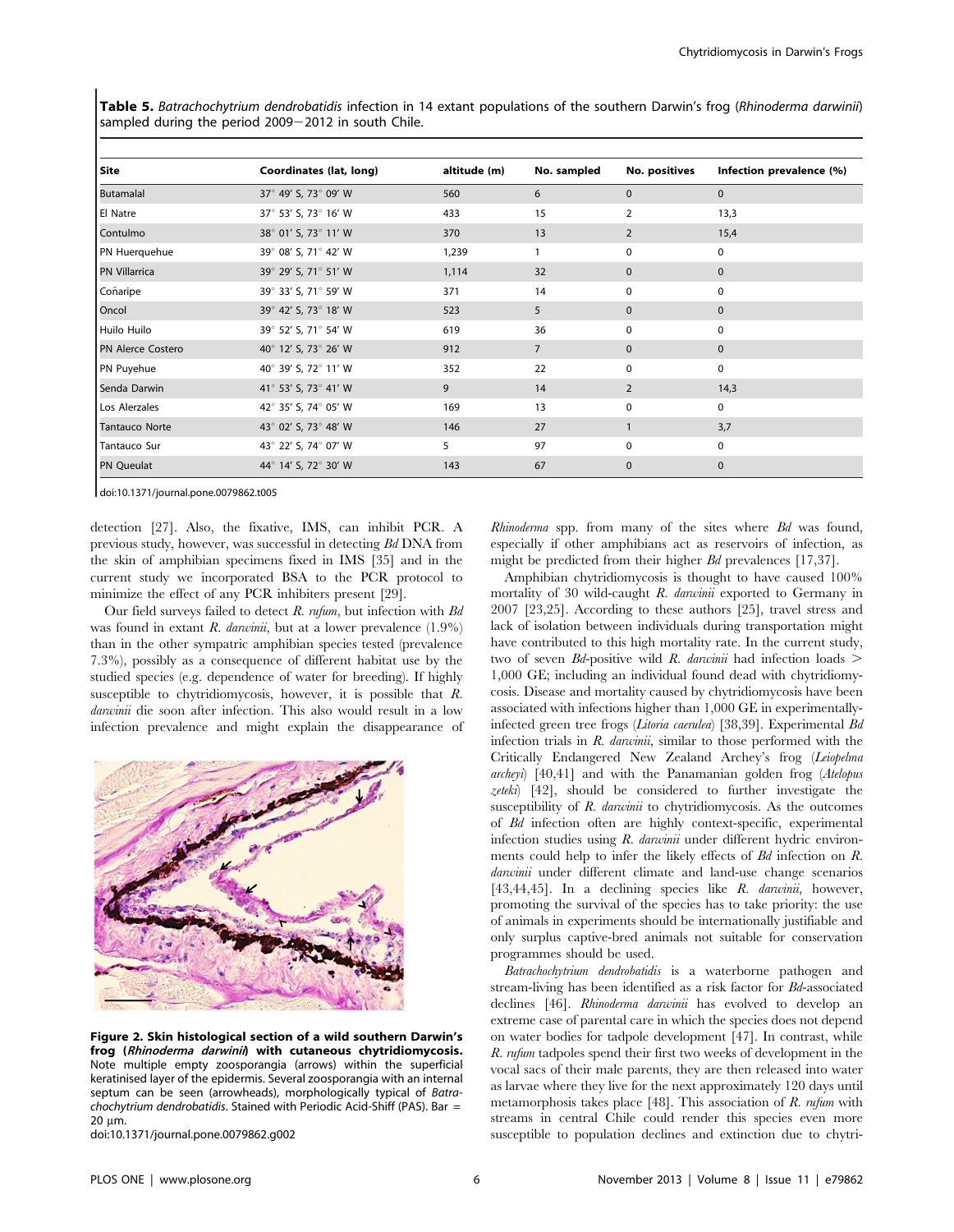diomycosis. Although found in only a single archived specimen, evidence of Bd infection was found in possibly the largest known R. rufum population [8] five years before the species was last recorded [5]. This, along with a positive association between Bd prevalence and Rhinoderma spp. population extinction/decline, suggests a possible association between chytridiomycosis and the disappearance of R. rufum.

We detected an inverse relationship between  $Bd$  prevalence and latitude, similar to that found by Kriger et al. [49] in the stony creek frog (Litoria lesueuri) in eastern Australia. Whether this is a reflection of the historical introduction and spread of Bd in Chile, with the organism not yet having reached the south of the country, or if it is due to environmental factors (e.g. temperature) is not yet clear. Longitudinal sampling of sites across the gradient would help to answer this question. That such a gradient exists, however, indicates that northern populations of R. darwinii are likely to be under a greater threat from chytridiomycosis than those in the south. It also suggests that the instigation of biosecurity measures might decrease the rate of spread of the disease to the southern populations of  $R$ . *darwinii* (assuming that  $Bd$  has not already reached this region and is less readily detected due to the low temperatures there limiting its growth).

It is not known if the Bd detected in the archived or extant specimens in the current study is the hypervirulent BdGPL, a BdGPL-hybrid, or perhaps an endemic lineage (or lineages) of the fungus. If BdGPL is present in Chile, its spread to the country might have occurred via the introduction of  $X$ . laevis [32]. Feral populations of this invasive species, which have been established in central Chile since the 1970s, are known to be Bd-positive, although other mechanisms of pathogen introduction cannot be excluded [24].

#### References

- 1. Veloso A, Núñez H, Diaz-Páez H, Formas R (2010) Rhinoderma rufum. IUCN Red List of Threatened Species. Version 2012.1. Available: http://www. iucnredlist.org. Accessed 2013 Jan 25.
- 2. Úbeda C, Veloso A, Núñez H, Lavilla E (2010) Rhinoderma darwinii. IUCN Red List of Threatened Species. Version 2012.1. Available: http://www.iucnredlist. org. Accessed 2013 Jan 25.
- 3. Jiménez de la Espada DM (1872) Sobre la reproducción de Rhinoderma darwinii. Anales de la Sociedad de Historia Natural de Madrid 1: 139-151.
- 4. Bürger O (1905) La neomelia de la Rhindoerma darwinii D & B. Santiago: Imprenta Cervantes. 23 p.
- 5. Penna M, Veloso A (1990) Vocal diversity in frogs of the South American temperate forest. J Herpetol 24:  $23-33$ .
- 6. Bourke J, Busse K, Bohme W (2012) Searching for a lost frog (Rhinoderma rufum): identification of the most promising areas for future surveys and possible reasons of its enigmatic decline. North-West J Zool 8:  $99-106$ .
- 7. Crump ML, Veloso A (2005) El aporte de observaciones de terreno y del análisis genético para la conservación de Rhinoderma darwinii en Chile. In: Smith-Ramirez C, Armesto JJ, Valdovinos C, editors. Historia, biodiversidad y ecología de los bosques costeros de Chile. Santiago: Editorial Universitaria. pp. 452-455.
- 8. Soto-Azat C, Valenzuela-Sánchez A, Collen B, Rowcliffe JM, Veloso A, et al. (2013) The population decline and extinction of Darwin's frogs. Plos One 8: e66957.
- 9. Berger L, Speare R, Daszak P, Green DE, Cunningham AA, et al. (1998) Chytridiomycosis causes amphibian mortality associated with population declines in the rain forests of Australia and Central America. P Natl Acad Sci U S A 95:  $9031 - 9036$
- 10. Longcore JE, Pessier AP, Nichols DK (1999) Batrachochytrium dendrobatidis gen. et sp. nov., a chytrid pathogenic to amphibians. Mycologia 91: 219-227.
- 11. Bosch J, Martínez-Solano I, García-París M (2001) Evidence of a chytrid fungus infection involved in the decline of the common midwife toad (Alytes obstetricans) in protected areas of central Spain. Biol Conserv  $97: 331-337$ .
- 12. Lips KR (1999) Mass mortality and population declines of anurans at an upland site in Western Panama. Conserv Biol 13: 117-125.
- 13. Bradley GA, Rosen PC, Sredl MJ, Jones TR, Longcore JE (2002) Chytridiomycosis in native Arizona frogs. J Wildlife Dis  $38: 206-212$ .
- 14. Green DE, Converse KA, Schrader AK (2002) Epizootiology of sixty-four amphibian morbidity and mortality events in the USA,  $1996-2001$ . Ann N Y Acad Sci 969: 323-339.

## Conclusions

This is the first report of widespread Bd presence in Chile and our results provide evidence of an association between the presence of Bd and mortality in wild R. darwinii. Although, assessing the role of pathogens in extinctions remains problematic and infectious diseases are probably an underestimated cause of biodiversity loss [16], retrospective and prospective epidemiological data provide evidence that Bd infection is probably implicated in the enigmatic disappearance of R. rufum and the declines of R. darwinii, particularly from the northern part of their historical range. Nevertheless, further studies, such as the isolation and DNA sequencing of Bd in Chile, are required to further investigate the possible role of Bd in Rhinoderma spp. declines.

## Acknowledgments

We thank J. Reardon, H. Meredith, S. Wren, R. Monsalve, A. Toro, C. Espinoza, R. Sánchez, G. Harding and E. Flores for their important fieldwork support. We also thank S. Sarmiento for laboratory assistance. We are very grateful to Parque Tantauco, Fundación Huilo Huilo, Parque Oncol and Parque Pumalín. This study was carried out as part fulfilment of the Conservation Medicine Ph. D. degree (by CSA) at the Faculty of Ecology and Natural Resources, Universidad Andres Bello, Chile.

#### Author Contributions

Conceived and designed the experiments: CSA AVS AAC. Performed the experiments: CSA AVS AAC. Analyzed the data: CSA AVS AAC. Contributed reagents/materials/analysis tools: CSA BTC KB JCO CB AAC. Wrote the paper: CSA AAC.

- 15. Skerratt LF, Berger L, Speare R, Cashins S, McDonald KR, et al. (2007) Spread of chytridiomycosis has caused the rapid global decline and extinction of frogs. EcoHealth  $4:125-134.$
- 16. Schloegel LM, Hero JM, Berger L, Speare R, McDonald K, et al. (2006) The decline of the sharp-snouted day frog (Taudactylus acutirostris): the first documented case of extinction by infection in a free-ranging wildlife species? EcoHealth 3:  $35-40$ .
- 17. Daszak P, Berger L, Cunningham AA, Hyatt AD, Green DE, et al. (1999) Emerging infectious diseases and amphibian population declines. Emerg Infect Dis  $5:735 - 748$ .
- 18. Farrer RA, Weinert LA, Bielby J, Garner TWJ, Balloux F, et al. (2011) Multiple emergences of genetically diverse amphibian-infecting chytrids include a globalized hypervirulent recombinant lineage. P Natl Acad Sci U S A 108:  $18732 - 18736$ .
- 19. Schloegel LM, Toledo LF, Longcore JE, Greenspan SE, Vieira CA, et al. (2012) Novel, panzootic and hybrid genotypes of amphibian chytridiomycosis associated with the bullfrog trade. Mol Ecol 21:  $5162 - 5177$
- 20. Rosenblum EB, James TY, Zamudio KR, Poorten TJ, Ilut D, et al. (2013) Complex history of the amphibian-killing chytrid fungus revealed with genome resequencing data. P Natl Acad Sci U S A 110: 9385-9390.
- 21. Gower DJ, Doherty-Bone T, Loader SP, Wilkinson M, Kouete MT, et al. (2013) Batrachochytrium dendrobatidis infection and lethal chytridiomycosis in caecilian amphibians (Gymnophiona). Ecohealth 10: 173-183.
- 22. Gascon C, Collins JP, Moore RD, Church DR, McKay JE, et al. (2007) Amphibian conservation action plan. Proceedings: IUCN/SSC Amphibian Conservation Summit 2005. GlandSwitzerland and Cambridge, UK: IUCN. 68 p.
- 23. Werning H (2009) From Darwin's treasure chest: Rhinoderma. IRCF Reptiles and Amphibians 16:  $247 - 255$ .
- 24. Solis R, Lobos G, Walker SF, Fisher M, Bosch J (2010) Presence of Batrachochytrium dendrobatidis in feral populations of Xenopus laevis in Chile. Biol Invasions  $12: 1641 - 1646$ .
- 25. Bourke J, Mutschmann F, Ohst T, Ulmer P, Gutsche A, et al. (2010) Batrachochytrium dendrobatidis in Darwin's frog Rhinoderma spp. in Chile. Dis Aquat Organ  $92: 217 - 221$ .
- 26. Bourke J, Ohst T, Graser Y, Bohme W, Plotner J (2011) New records of Batrachochytrium dendrobatidis in Chilean frogs. Dis Aquat Organ 95: 259-261.
- 27. Soto-Azat C, Clarke BT, Fisher MC, Walker SF, Cunningham AA (2009) Noninvasive sampling methods for the detection of Batrachochytrium dendrobatidis in archived amphibians. Dis Aquat Organ 84:  $163-166$ .